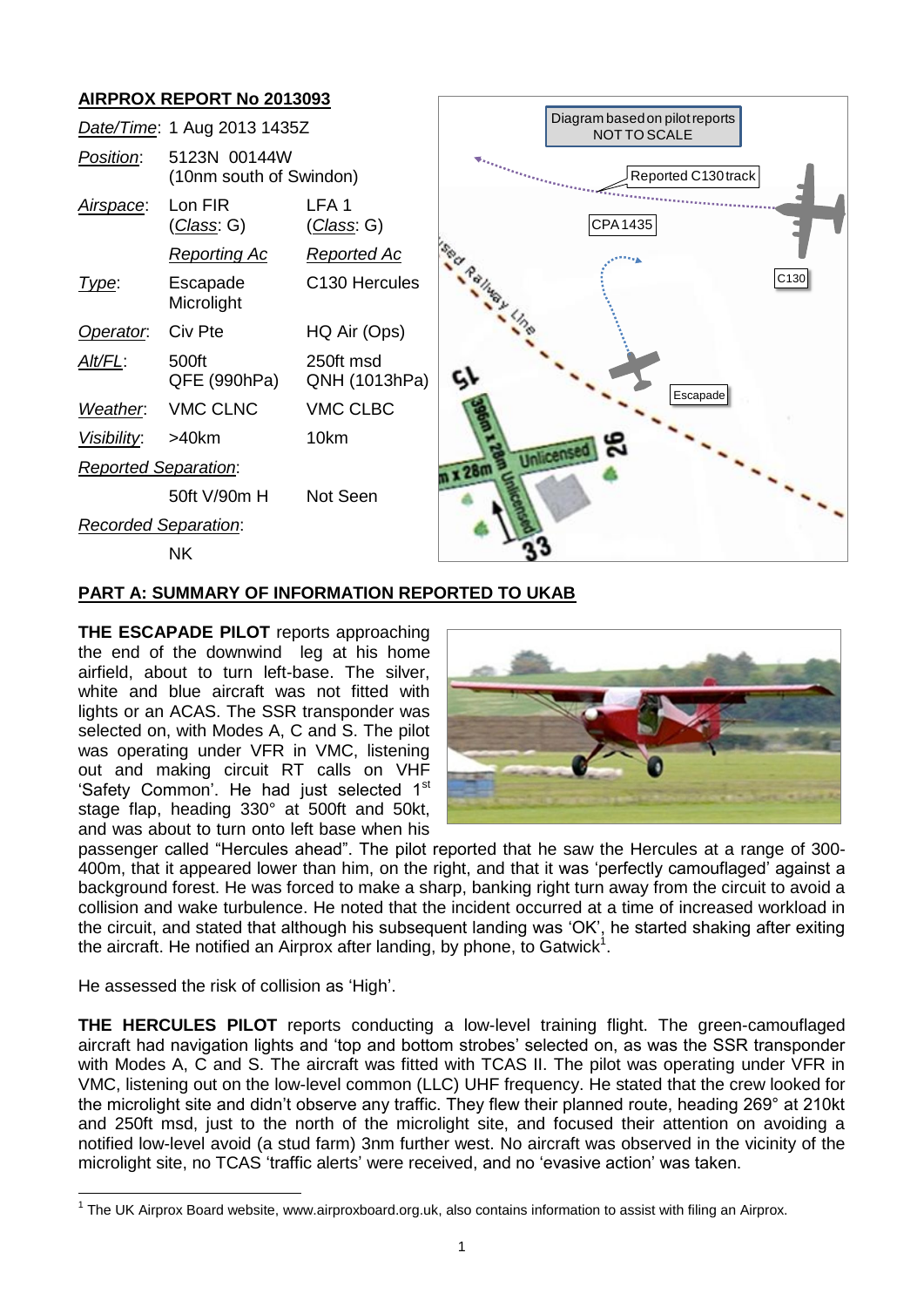### **Factual Background**

The weather at Boscombe Down was recorded as follows:

METAR EGDM 011350Z 14013KT CAVOK 29/18 Q1007 BLU NOSIG METAR EGDM 011450Z 14014KT CAVOK 28/18 Q1006 BLU NOSIG

The weather at Brize Norton was recorded as follows:

METAR EGVN 011350Z 17011KT CAVOK 30/17 Q1006 BLU NOSIG METAR EGVN 011450Z 16009KT CAVOK 30/17 Q1006 BLU NOSIG

### **Analysis and Investigation**

#### **UKAB Secretariat**

With regard to overall military flying operations, the C130 crew were permitted to depart from the Rules of the Air to the extent necessary to comply with Military Flying Regulations<sup>2</sup>. Nevertheless:

Military Aviation Authority (MAA) Regulatory Article (RA) 2307 (Rules of the Air) states that:

'It is MOD policy that military regulations in relation to the Rules of the Air and Avoidance of Aerial Collisions should conform to the civilian rules. The civilian rules are contained in the ANO Section 2; the contents of which are reflected in this Regulation.'

Specifically, MAA Regulation 2307(1) (Avoidance of Collisions) states that:

'The Aircraft Commander or handling pilot **shall** take all possible measures to ensure that his aircraft does not collide with other aircraft irrespective of whether a flight is being made with air traffic control clearance.'

The associated Guidance Material<sup>3</sup> to paragraph 16 (Flight in the Vicinity of an Aerodrome) states that:

**'**A flying machine, glider or airship while flying in the vicinity of what the Aircraft Commander knows, or ought reasonably to know, to be an aerodrome or whilst moving on an aerodrome, will, unless in the case of an aerodrome having an air traffic control unit that otherwise authorizes, adopt the following procedures:

a. Conform to the pattern of traffic formed by other aircraft intending to land at that aerodrome, or keep clear of the airspace in which the pattern is formed.

b. Make all turns to the left unless ground signals otherwise indicate.

Furthermore, MAA Regulation 2302(1) (Responsibilities in the Air) states that:

'All aircrew **shall** ensure that the mission, sortie or task, for which they have been authorized, is executed in a manner that minimizes the risks and hazards to the aircraft, its occupants, ground crew, other airspace users or general public over which such aircraft are flown.'

This incident occurred outside area surveillance coverage and hence the precise geometry is not known. Both pilots were equally responsible for collision avoidance<sup>4</sup>. Given that the site was marked as a microlight site on the low-flying map (and within the Low-Flying Handbook), even

 $^2$  The Air Navigation Order 2009, Part 22, Article 160 (Rules of the Air) and 252 (Application of the Order to military aircraft).

Guidance Material is not explicitly defined as mandatory.

 $4$  MAA Regulations as stated and Rules of the Air 2007 (as amended), Rule 8 (Avoiding aerial collisions).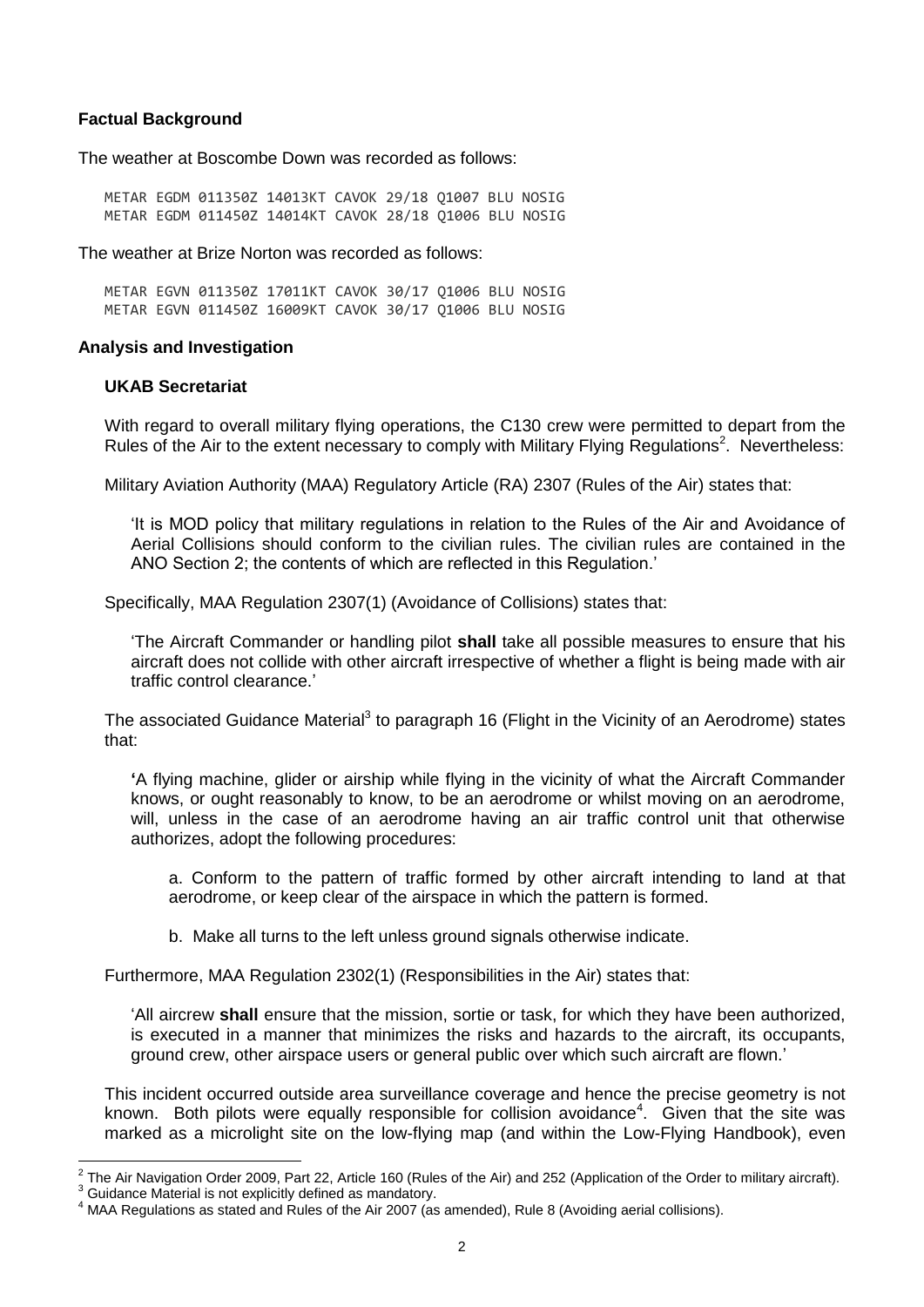though it was not a specific 'avoid' at the time of the Airprox, the C130 crew should reasonably have known that it was there and were therefore required to either 'conform to the pattern of traffic intending to land at the site, or keep clear of the airspace in which the pattern was formed'.

It would appear from the microlight pilot's report that the aircraft were close enough to have theoretically generated a TCAS event in the C130. However, TCAS is designed such that all RAs are inhibited below 1000ft agl, and all aural annunciations are inhibited below 500ft agl. If the C130 pilot was flying below 500ft agl, transponding proximate traffic would only have appeared visually on the TCAS display, without aural annunciation.

At the time of the incident the microlight site was not listed in the UK Military Low Flying Handbook as a location 'to be avoided', by 1nm laterally or 2000ft vertically. The site has subsequently been listed as such.

### **Comments**

### **HQ Air Command**

As the microlight site was not a mandatory avoid at the time of the incident, the C130 crew proceeded having visually cleared their flight path. Without a radar picture of the incident, the precise geometry and location are unavailable and there may also have been an element of subjectivity to the pilots' accounts. Overall, this case serves to remind us that thorough lookout remains a vital element of the flying work-cycle.

### **Summary**

An Escapade microlight and C130 flew into proximity at about 1435 on 1<sup>st</sup> August 2013. Both pilots were operating under VFR in VMC, the Escapade pilot in the visual circuit and the Hercules pilot conducting low-flying training. The Escapade pilot took avoiding action and the C130 crew did not observe the microlight.

## **PART B: SUMMARY OF THE BOARD'S DISCUSSIONS**

Information available consisted of reports from the pilots of both ac.

The Board first considered the actions of the Escapade pilot. He was at a stage of increased workload in the visual circuit when his passenger saw the Hercules and warned him. Although late sightings are often associated with an underestimate of separation range, the Escapade pilot was concerned to such a degree that he took avoiding action, both for the Hercules and for its associated wake turbulence. Turning to the Hercules, the pilot was flying a low-level training sortie, planning to route 'just to the north' of the microlight site. The crew had looked for conflicting traffic in the area of the microlight site and, having not seen any, continued their planned route whilst focussing their attention on another avoid to the west. Military members observed that this particular microlight site was well known to local military crews as a busy location and that the Hercules crew were no doubt sensitive to that fact. It was noted that the Hercules pilot had remarked that he had not received any TCAS 'traffic alerts'; in fact, his altitude would probably have precluded any TCAS RAs or aural annunciations anyway, and members observed that it was important that the crews of all TCAS equipped aircraft operating at low-level should understand the limitations of TCAS in that environment: this was especially relevant considering the planned future embodiment of an ACAS on the Tornado fleet, which would also often be operating largely at low-level, below 500ft agl.

When considering the cause and risk, the Board were faced with a situation in which there was no recorded track data for the aircraft. Without knowing exactly where the aircraft flew it was not possible to assess conclusively whether the Hercules pilot had given the microlight site sufficient margin, or the degree to which the Escapade pilot's assessment of range was affected by his late sighting. Nevertheless, without prejudice to the C130 crew's actual track on the day, the Board was unanimous in agreeing that the cause of the Airprox was that the Escapade pilot had made a late sighting of the